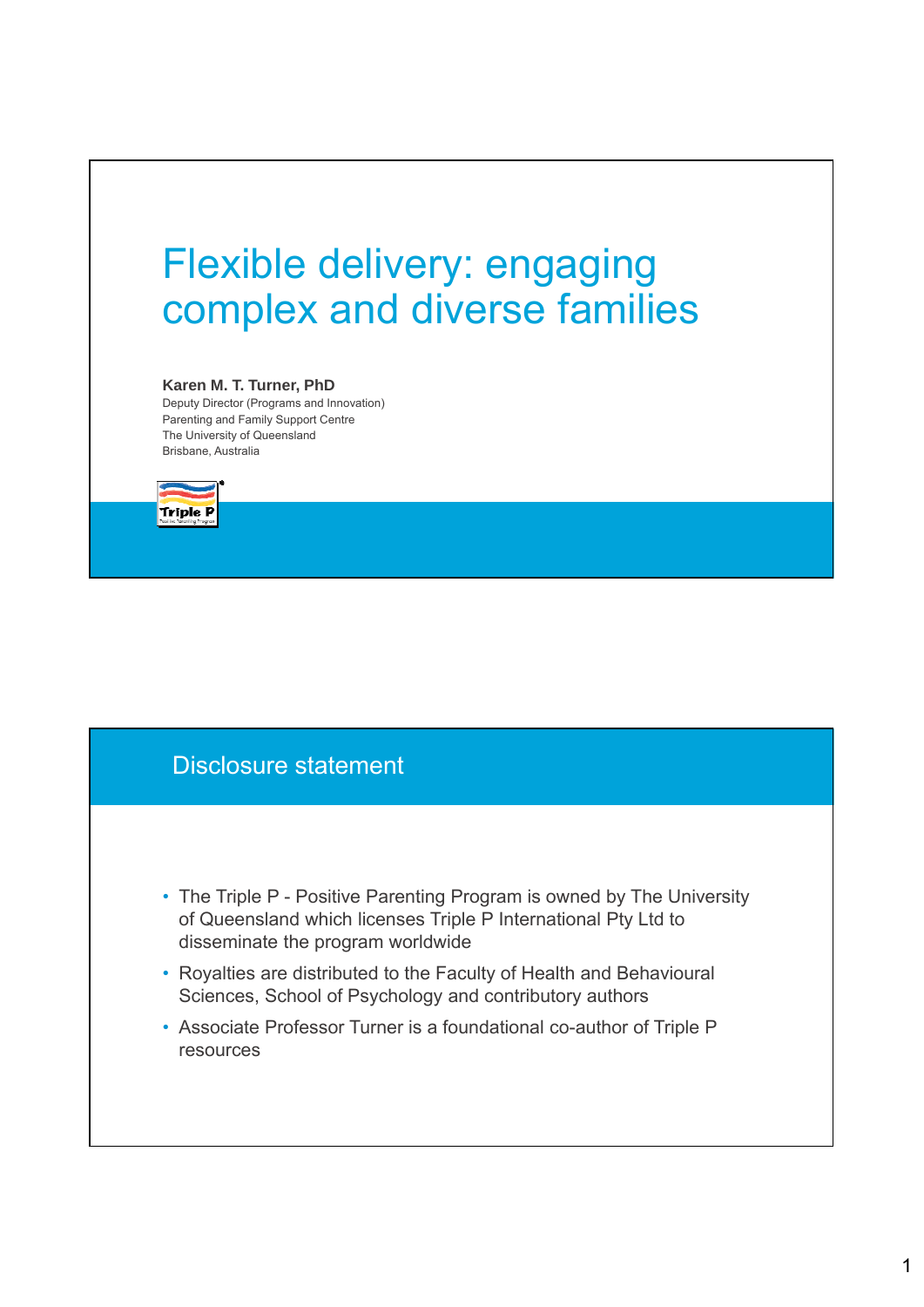

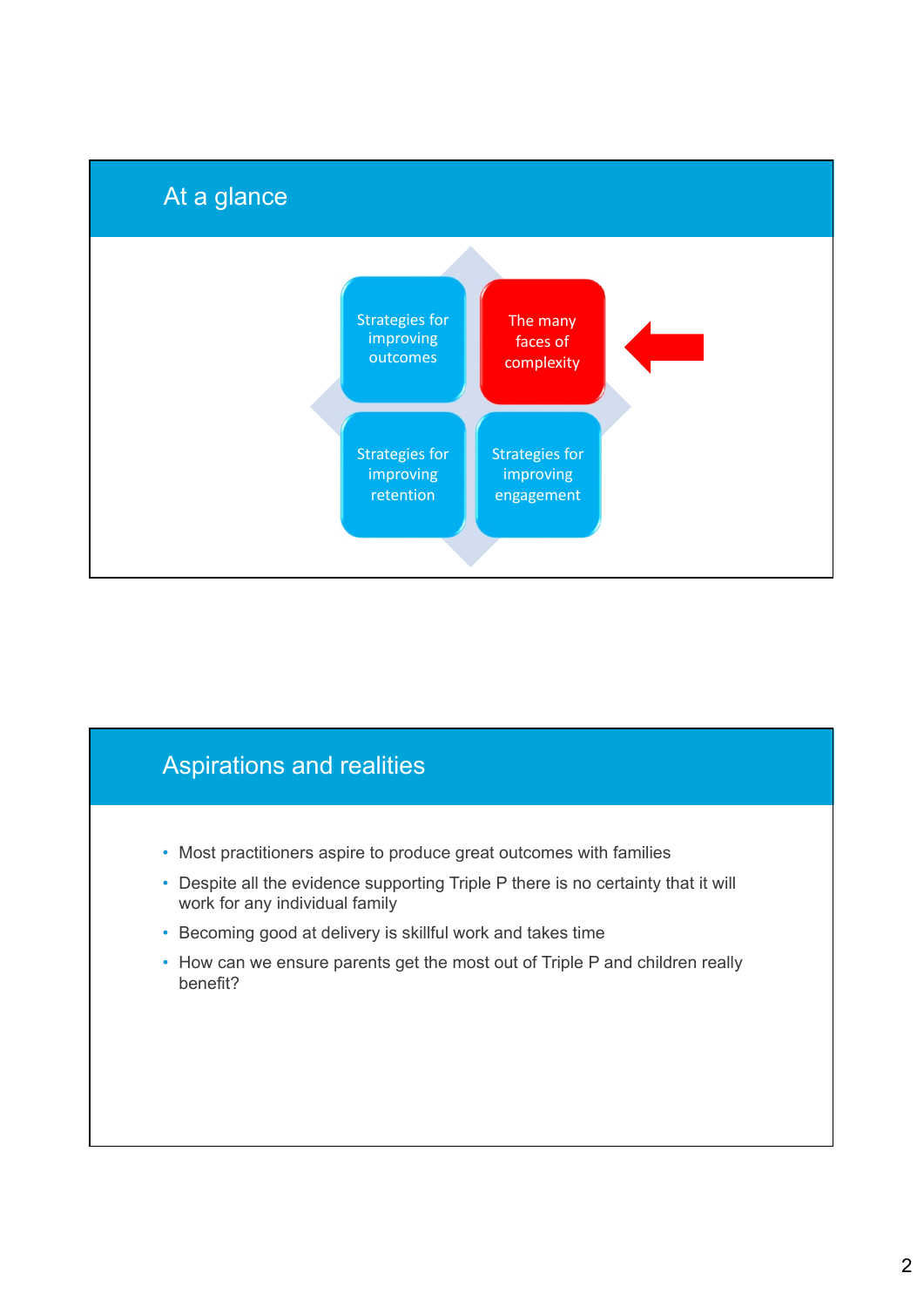



#### 3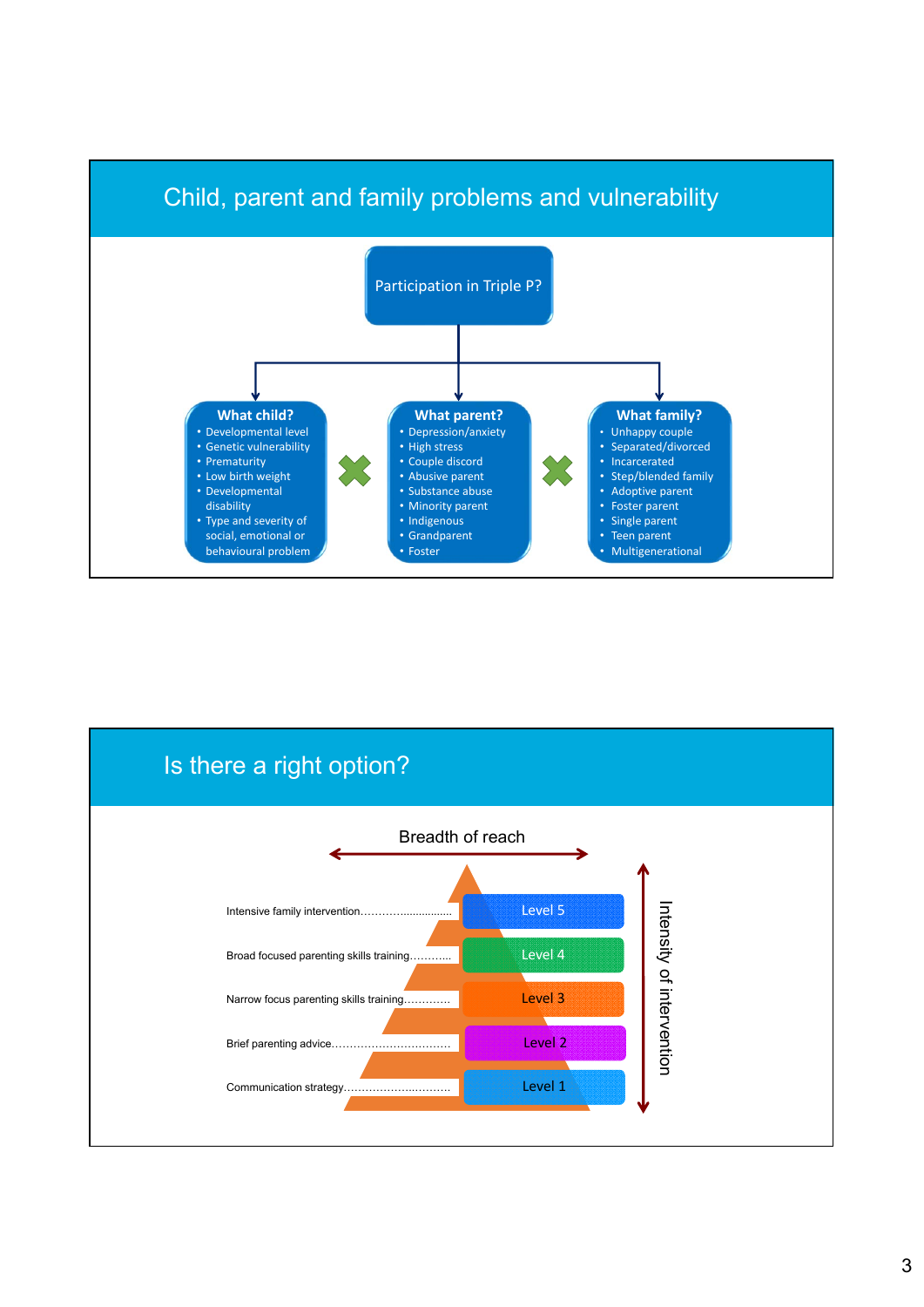

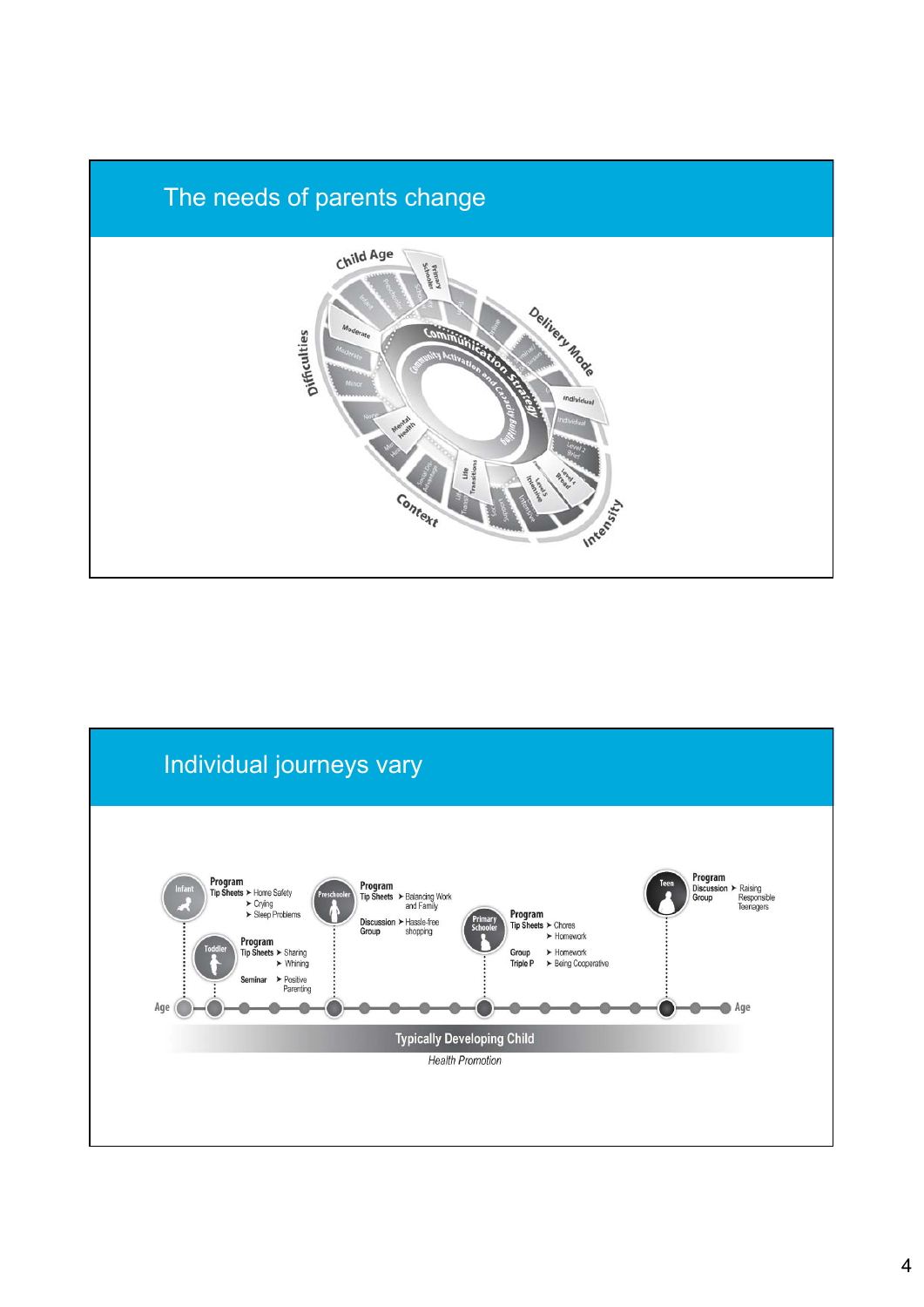

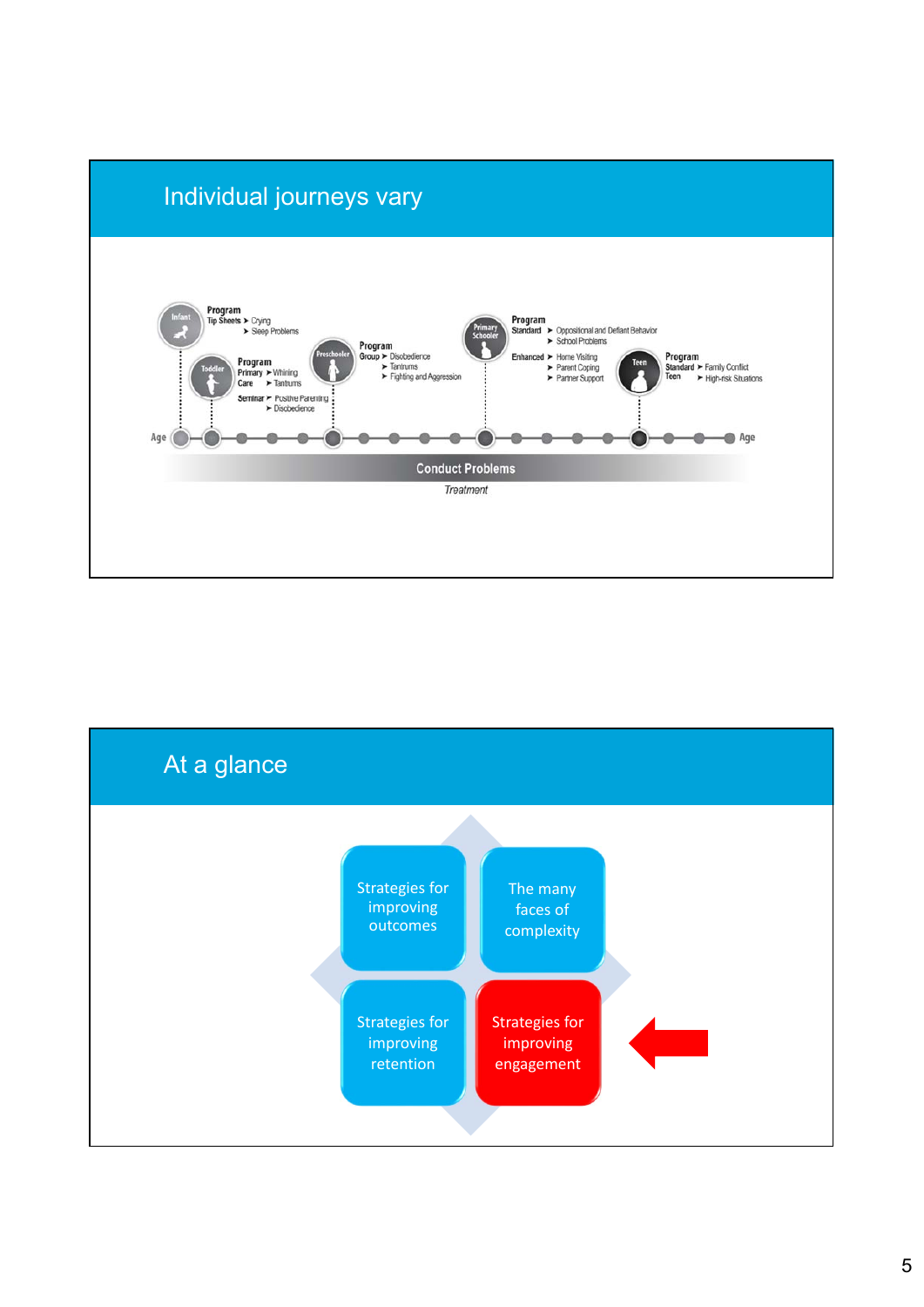

# Hard to reach parents and targeted engagement strategies • Fathers in general

- Single parents, teen parents, minorities, refugees, parents living in extreme poverty, and Indigenous parents
- Foster parents, step-parents, adoptive parents, kinship carers (including grandparents)
- Parent with serious mental health or substance abuse problems
- Parents of children with chronic health problems
- Parents with disabilities and chronic health conditions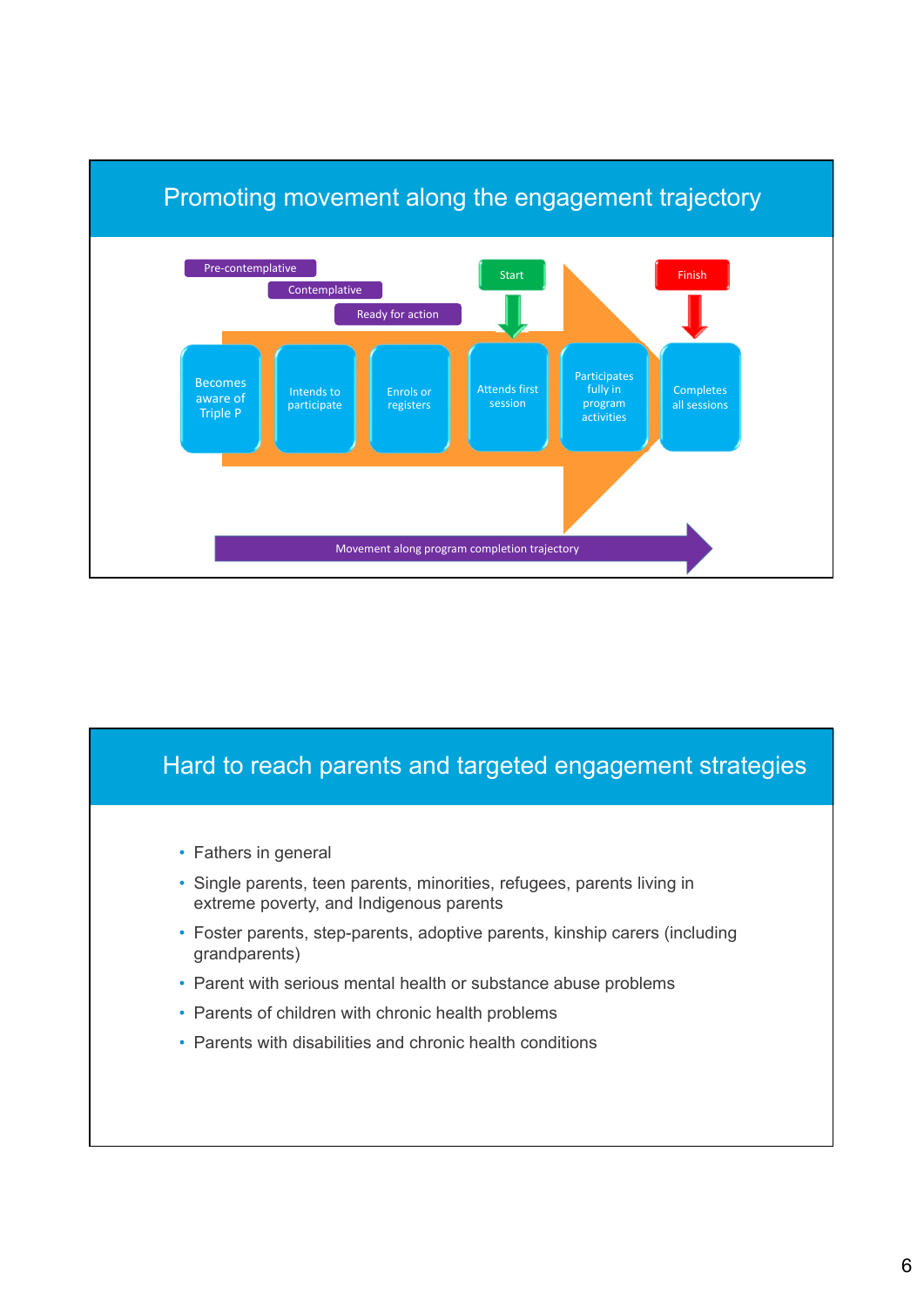# Normalising participation helps



# Parenthood preparation for all

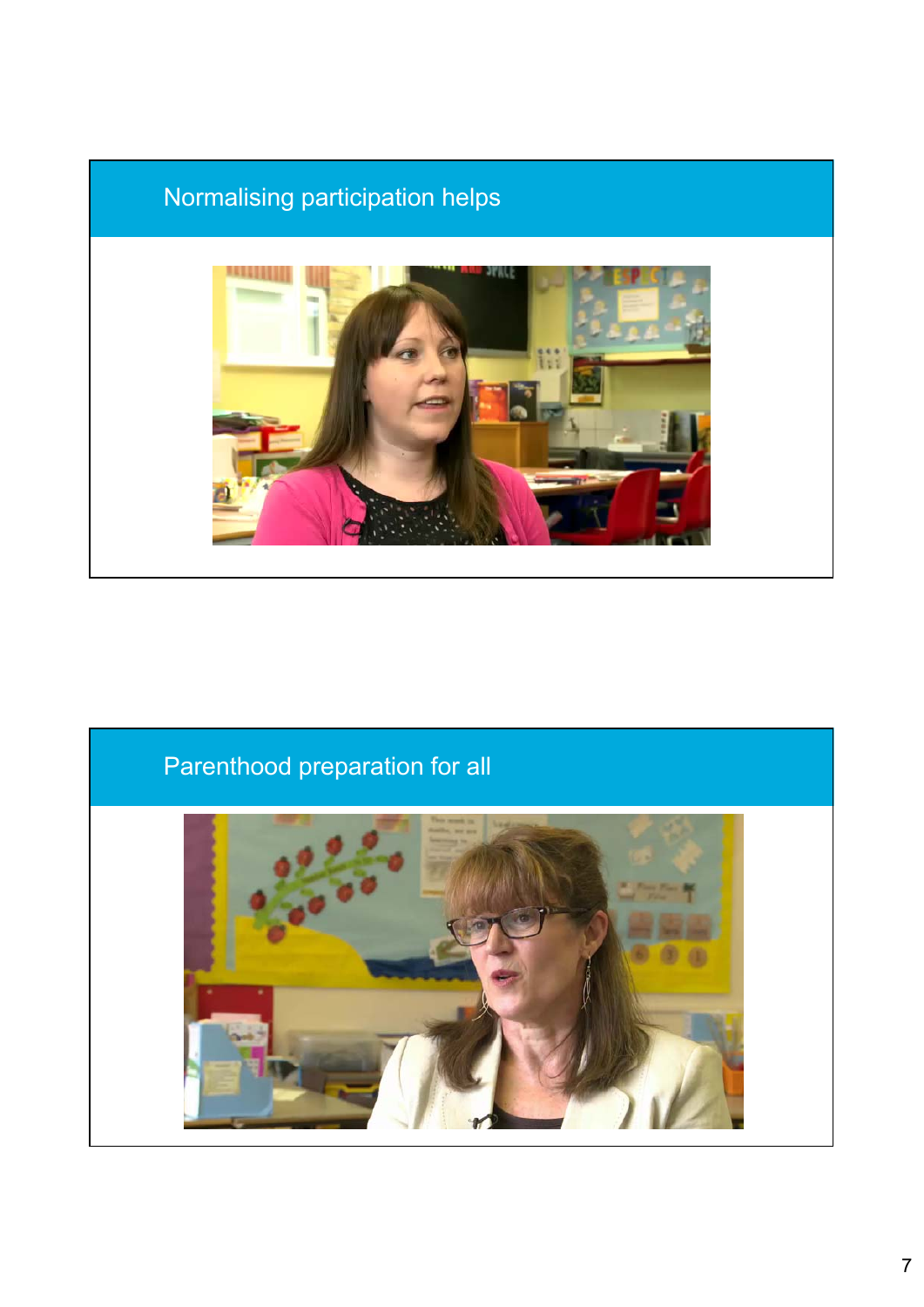

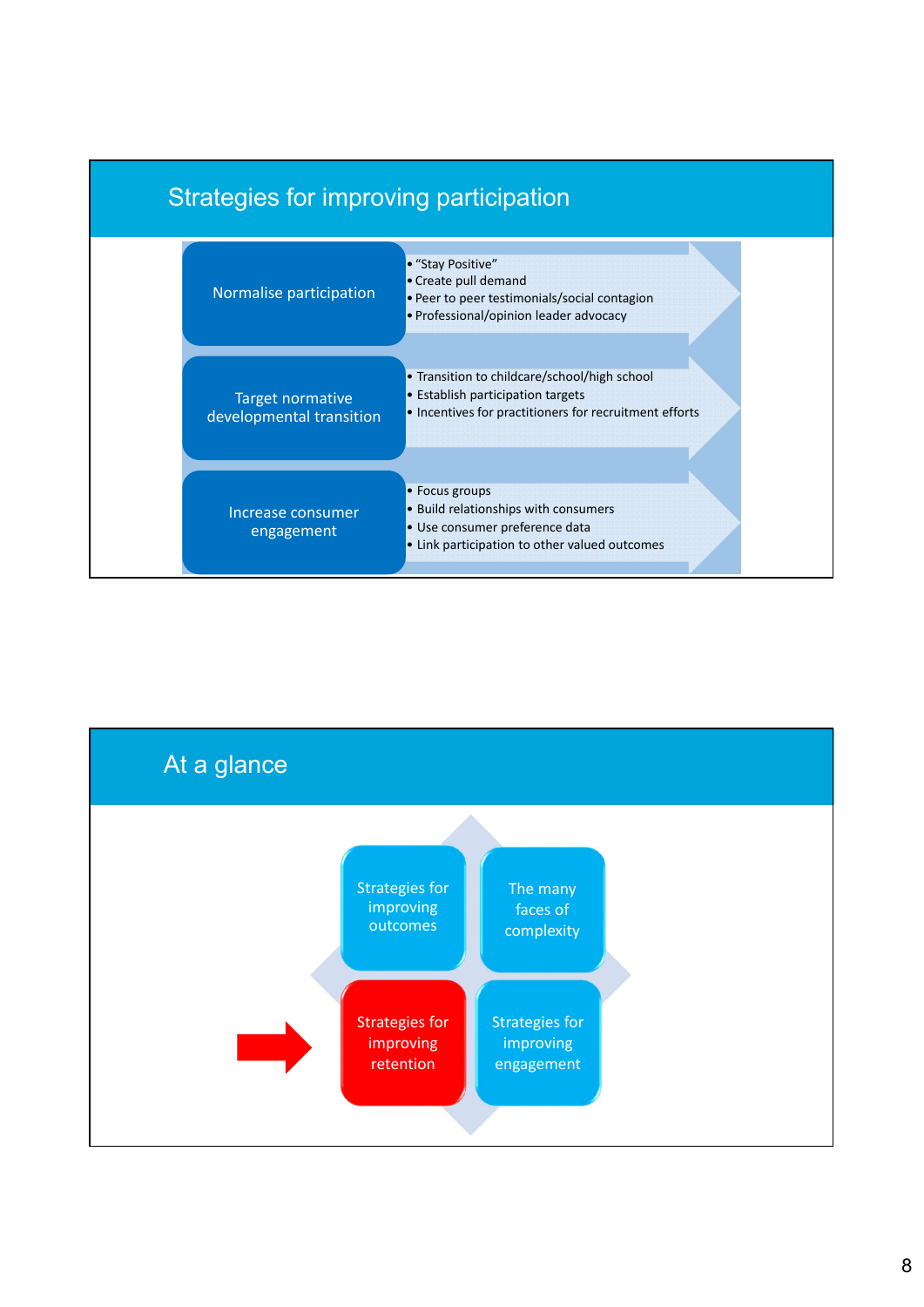



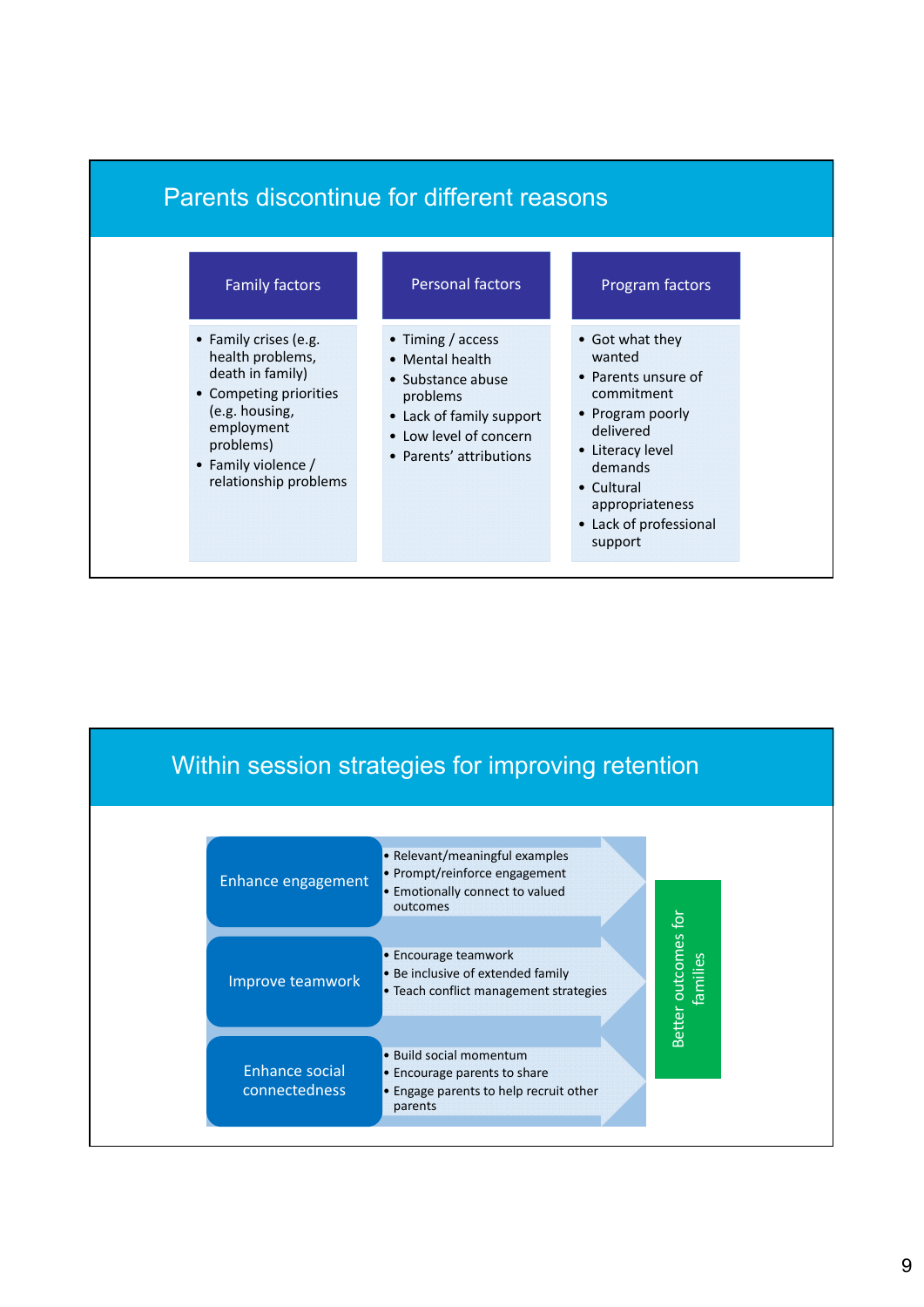

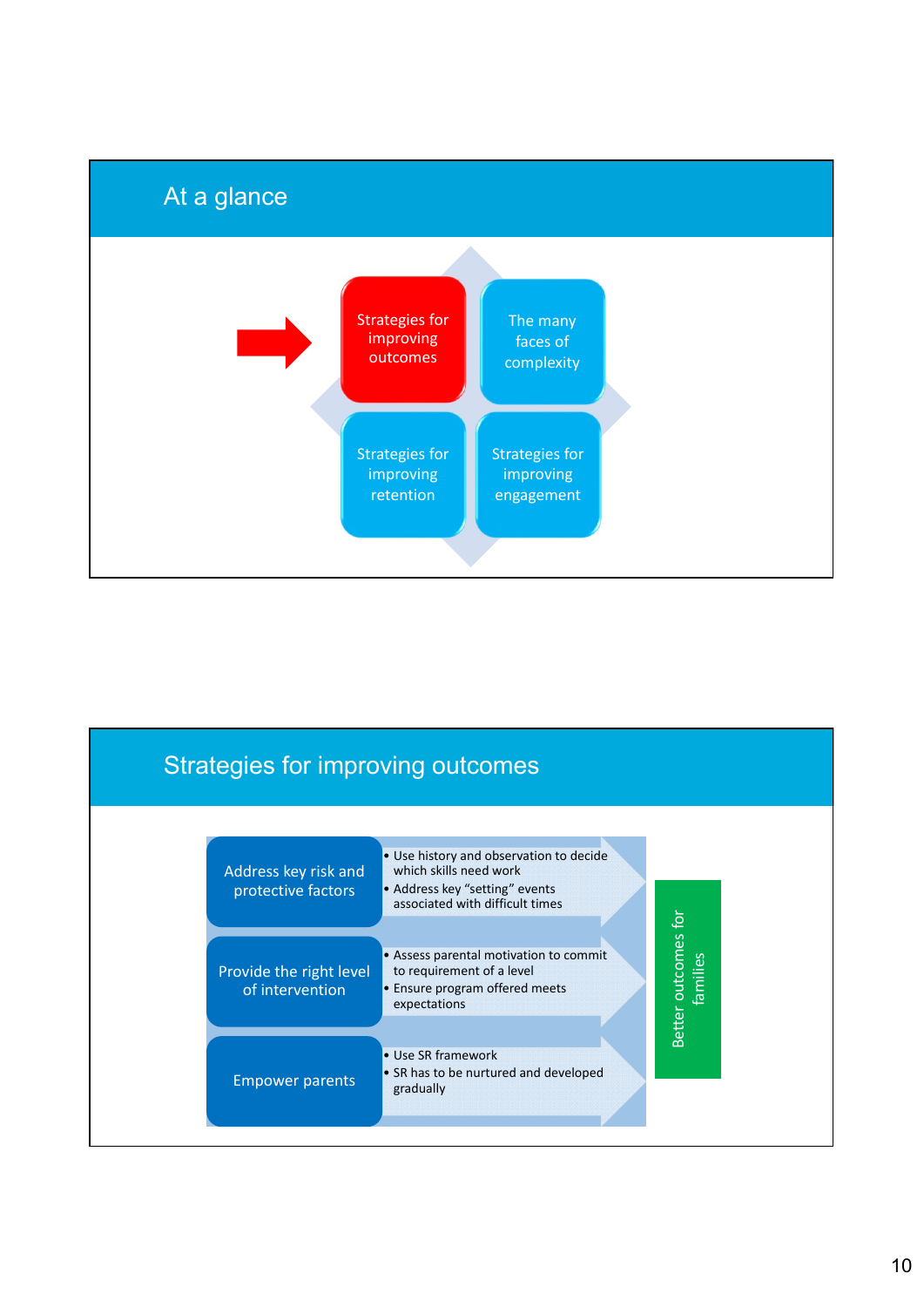

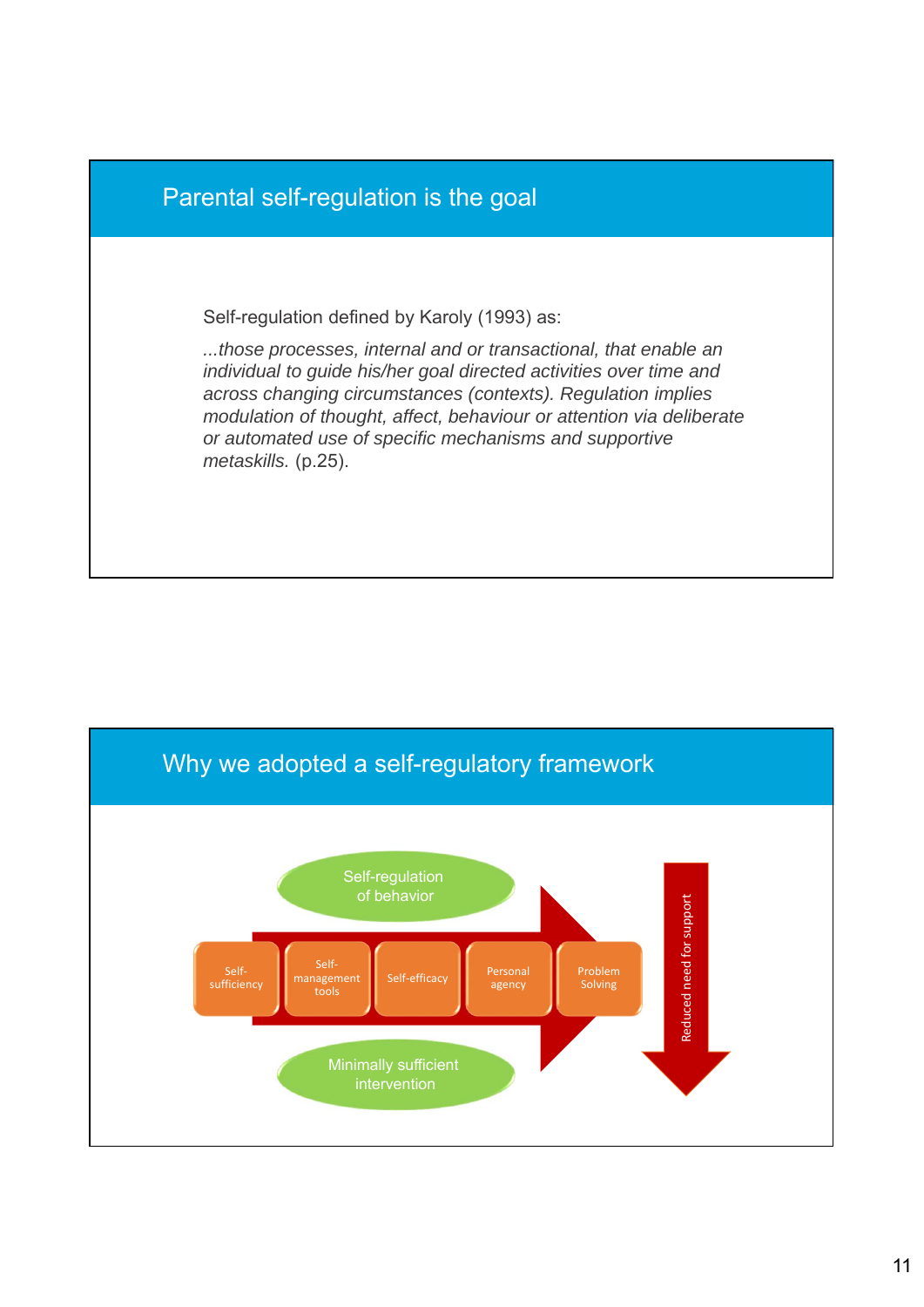#### Parents vary in their self regulation capacity: Assess the starting point

- Has a clear sense of purpose
- Knows what behaviours, skills and values to promote as a parent
- Has realistic expectations
- Self-monitors automatically, rather than consciously or deliberately
- When personal standards/values are violated she brings her current behaviour under personal control
- Tunes into own actions and searches for explanations
- Uses own knowledge to develop plans
- Carries out plan and revises as needed
- Expects to be successful and bring about good outcomes
- Is reflective, capable of identifying strengths and weaknesses, without being unhelpfully self-critical
- Reflections increase self-efficacy
- Mostly enjoys the process

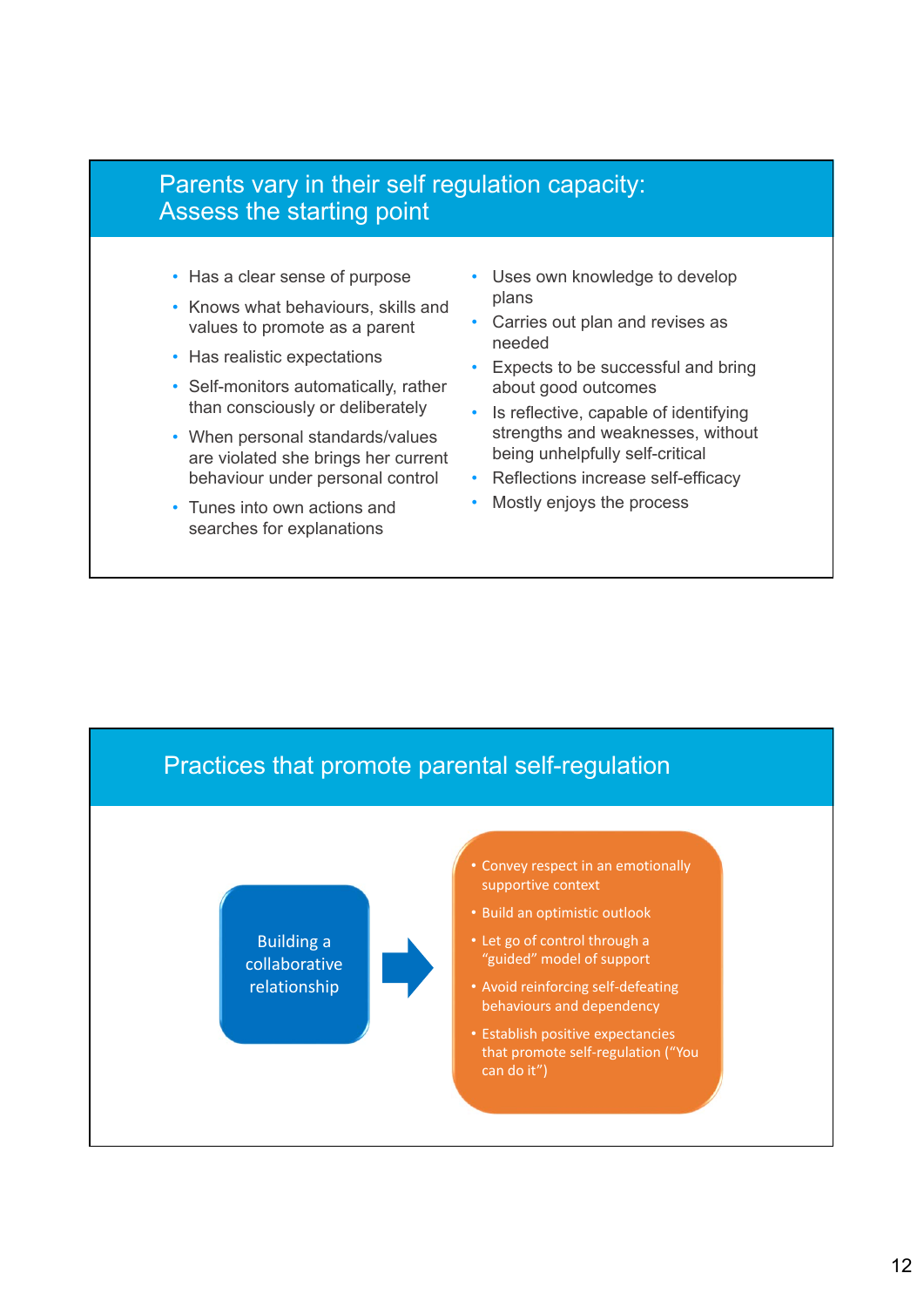

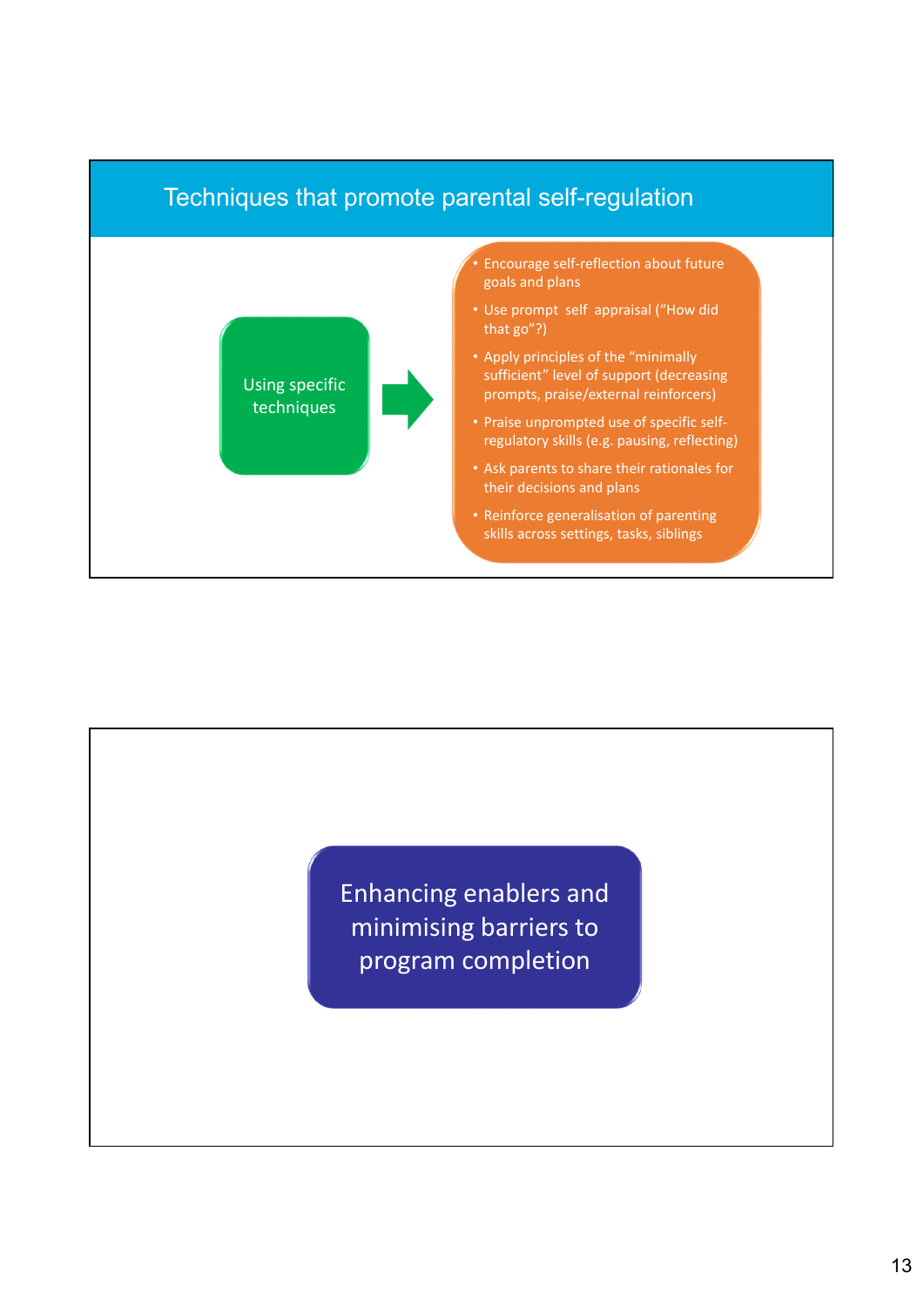

![](_page_13_Figure_1.jpeg)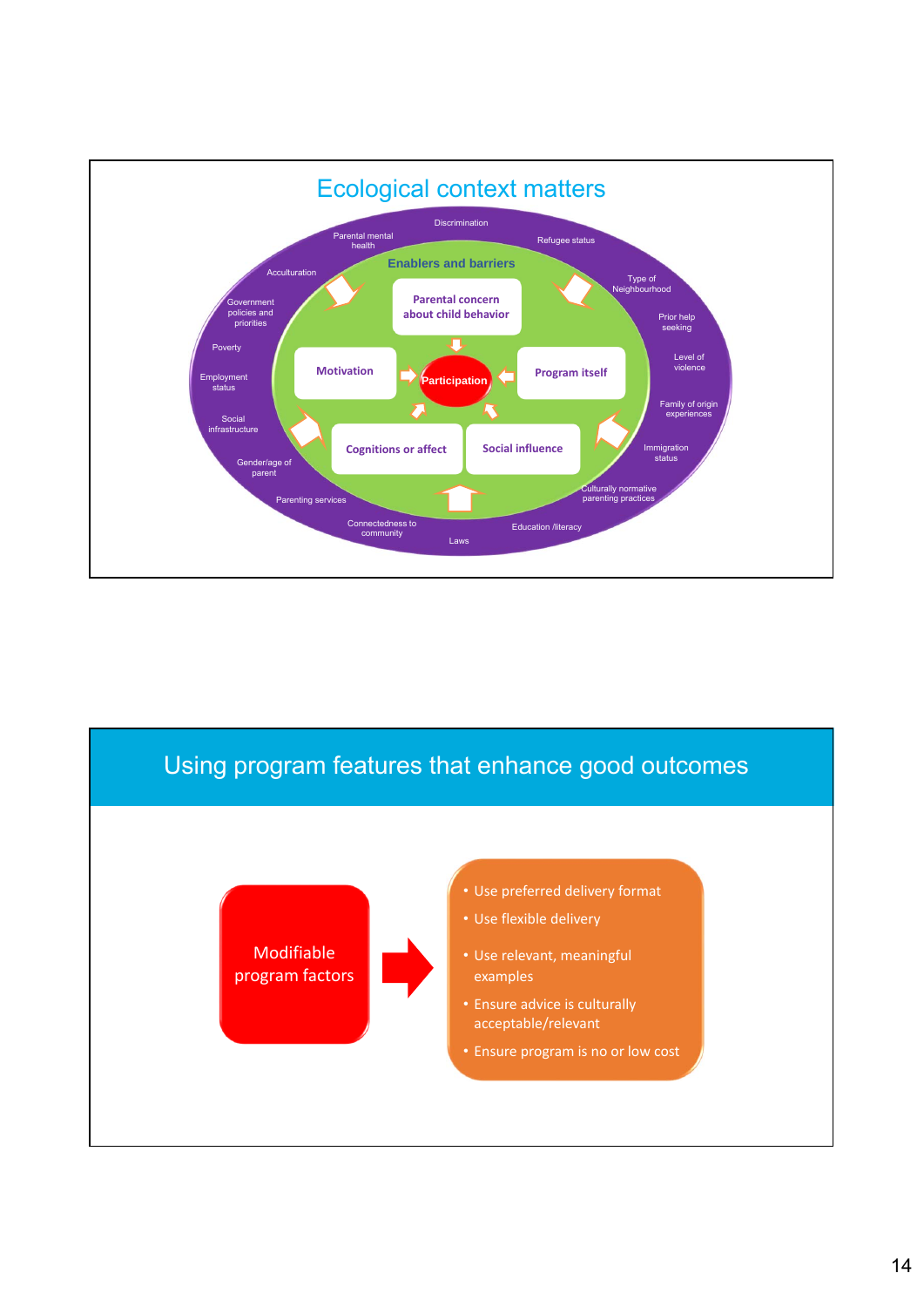![](_page_14_Figure_0.jpeg)

![](_page_14_Figure_1.jpeg)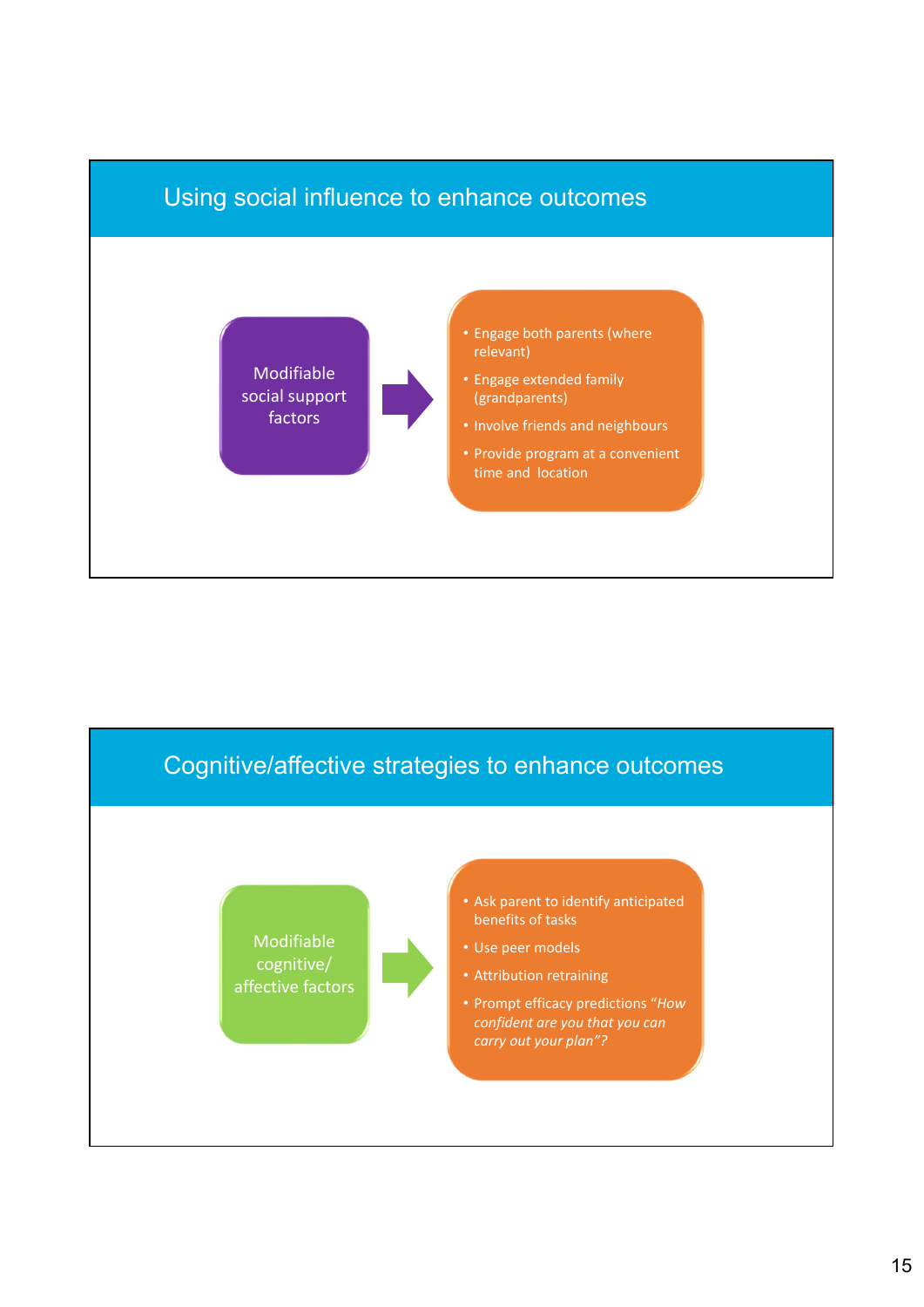![](_page_15_Figure_0.jpeg)

![](_page_15_Figure_1.jpeg)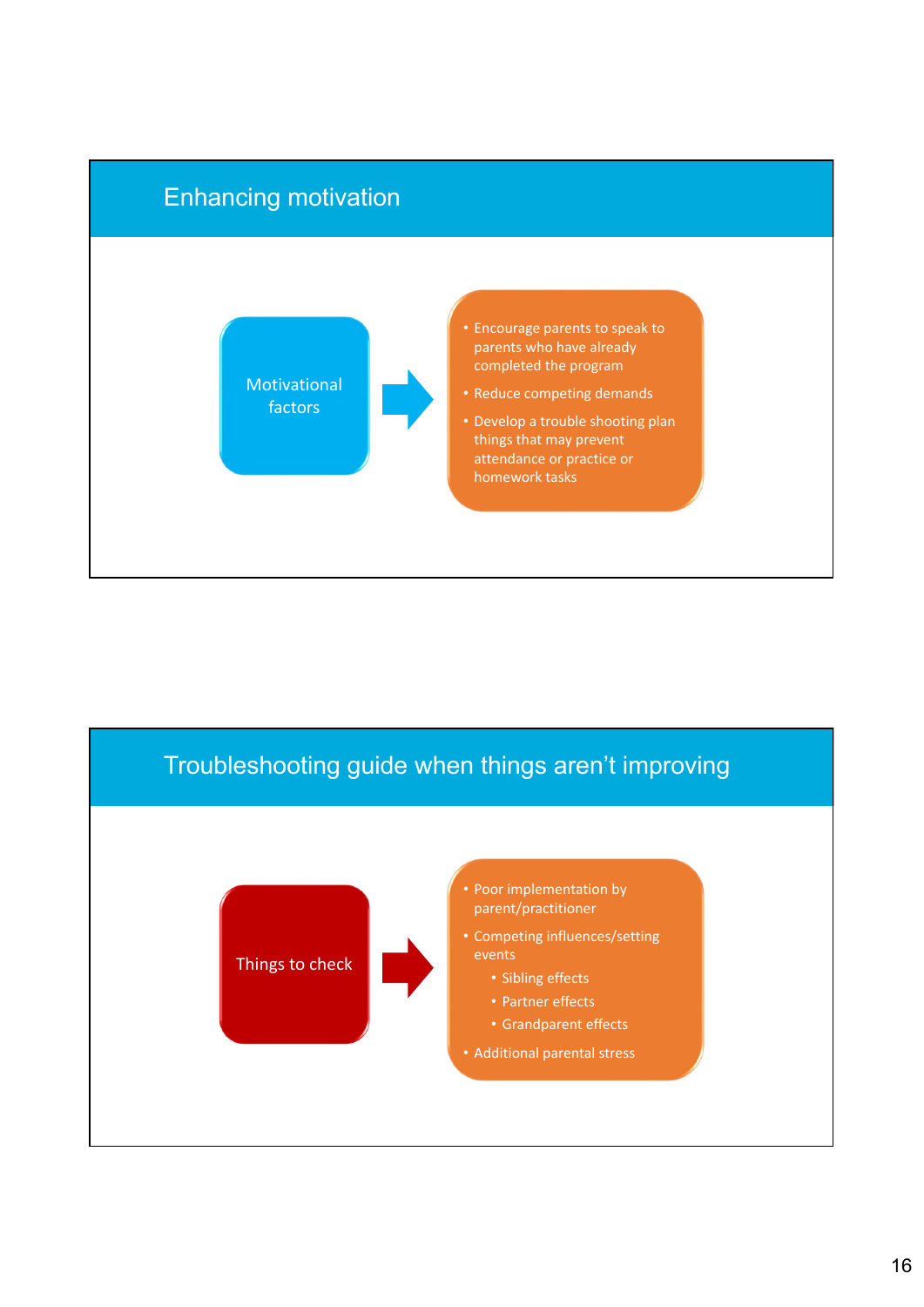![](_page_16_Figure_0.jpeg)

![](_page_16_Picture_1.jpeg)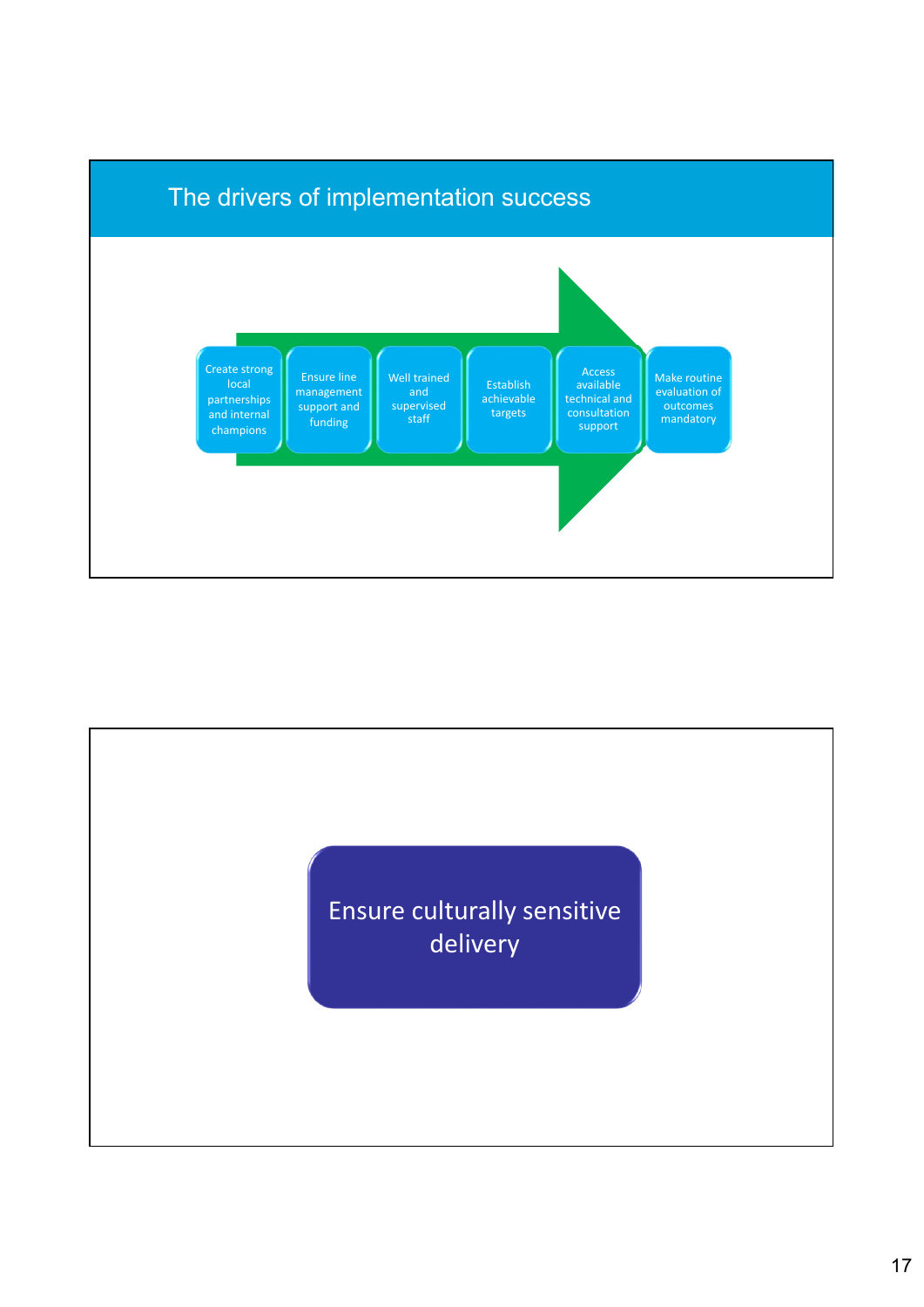## Collaborative Partnership Adaptation Model

![](_page_17_Figure_1.jpeg)

Turner, Sanders, Keown & Shepherd (in press). Collaborative partnership adaptation model. In Sanders, M.R, & Mazzucchelli, T.G (Eds.). The Power of Positive Parenting: Transforming the lives of children, parents and communities using the Triple P System. New York, Oxford University Press.

![](_page_17_Figure_3.jpeg)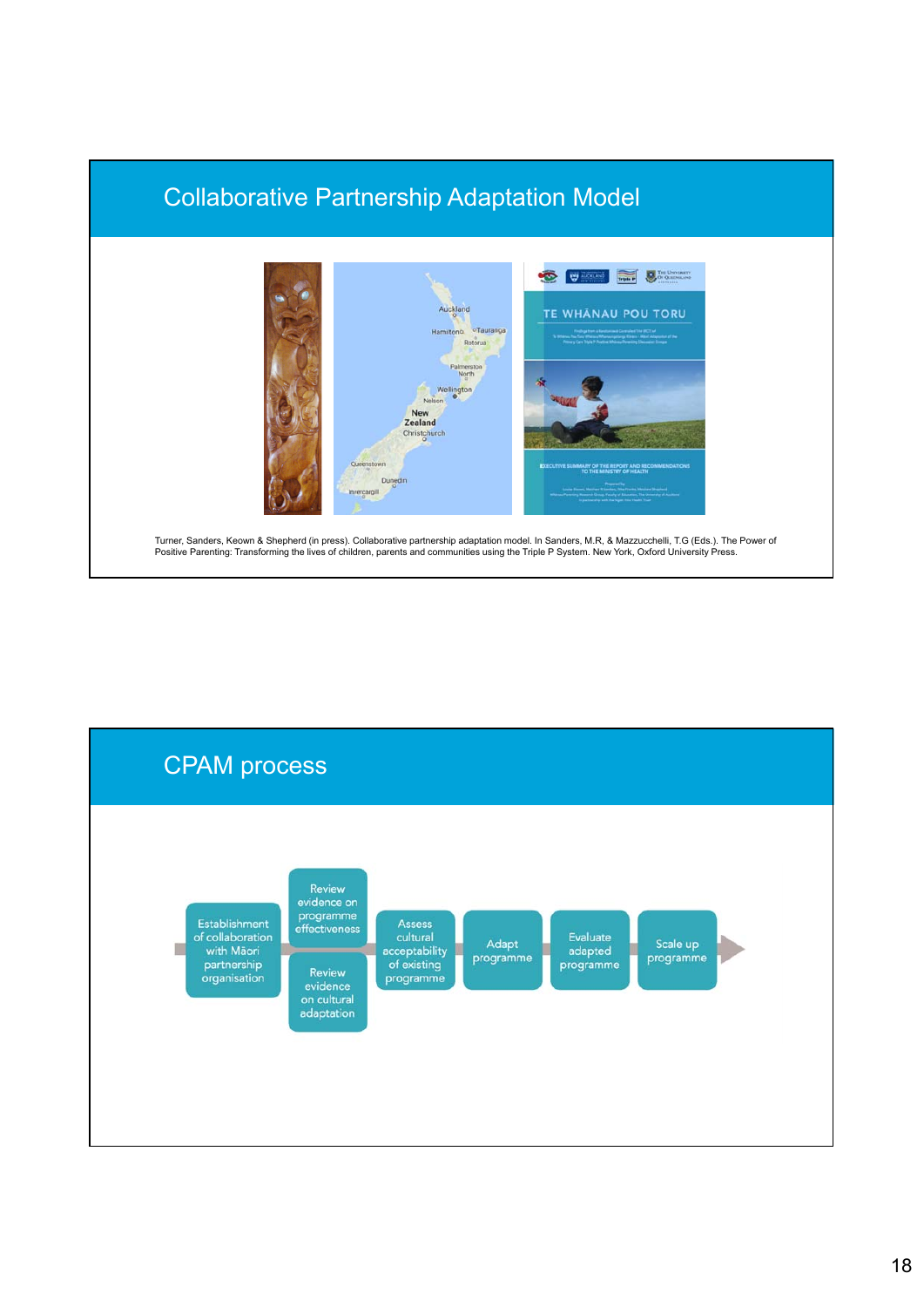- Triple P principles linked to the tikanga of the local iwi (tribe)
- Culturally appropriate methods used to welcome participants into the group through karakia (prayer), mihi whakatau (welcome) and whakawhānaungatanga (getting to know each other).
- Culturally appropriate examples to illustrate within session exercises.

#### **Te Whānau Pou Toru**

![](_page_18_Figure_4.jpeg)

#### Effects of Triple P Discussion Groups for Maori parents

![](_page_18_Figure_6.jpeg)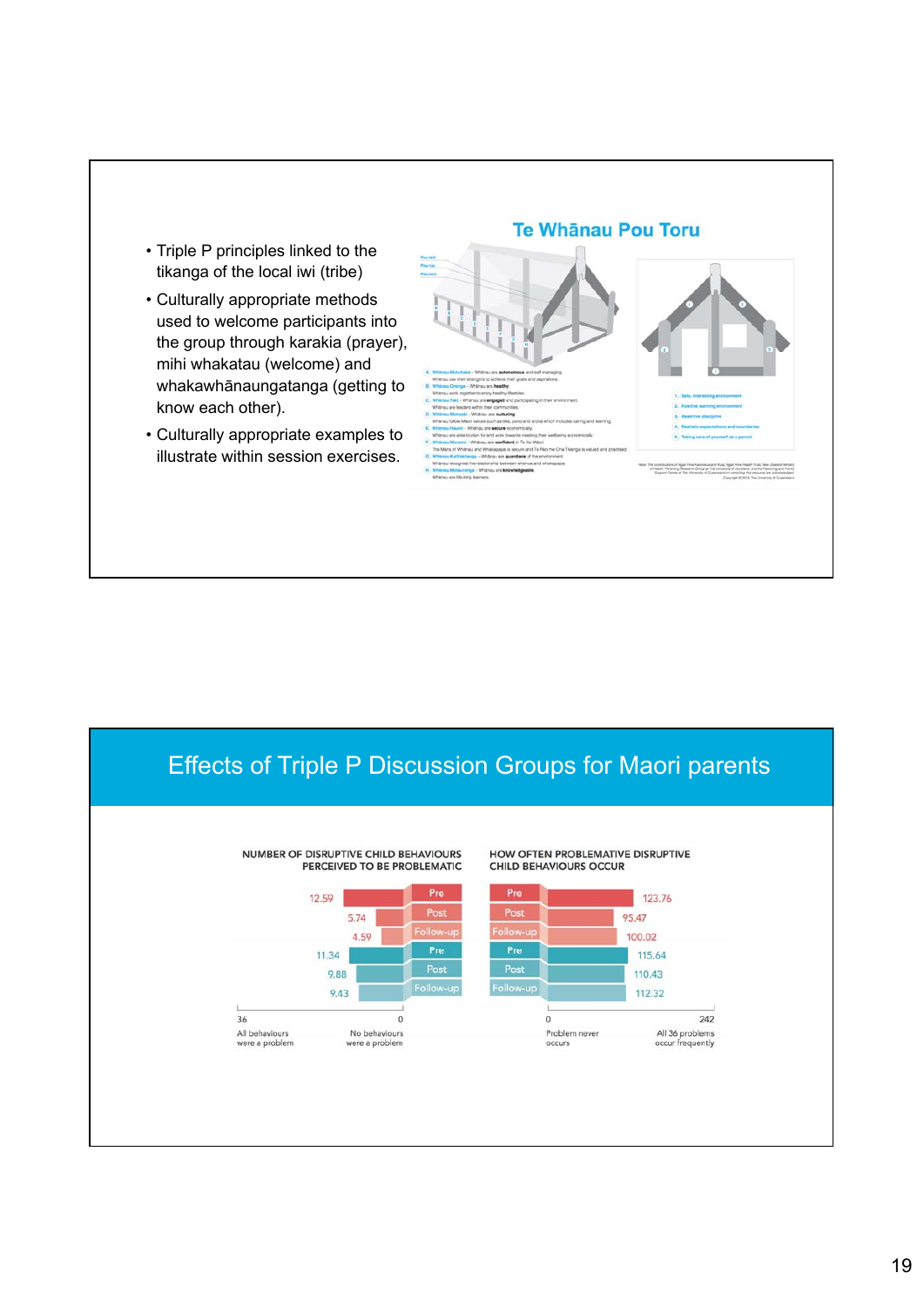| Other outcomes at follow up |  |  |
|-----------------------------|--|--|
|                             |  |  |
|                             |  |  |

| <b>Outcome measure</b>        | Cohen d<br><b>Effect size at Follow up</b>                  |
|-------------------------------|-------------------------------------------------------------|
| Conduct problems              | ECBI Intensity $d = 53$<br>ECBI Problem $d = 73$            |
| Social and emotional problems | SDQ Emotional symptoms $d=.88$<br>SDQ Peer problems $d=.82$ |
| Dysfunctional parenting       | PS Laxness $d = 4$<br>PS Over-reactivity $d = 0.46$         |
| Self-efficacy                 | PTC Setting $d = .33$<br>PTC Behaviour $d = 32$             |
| Parenting conflict            | PPC Extent $d = 54$<br>PPC Problem $d = 72$                 |
| Relationship quality          | RQI $d = .54$                                               |

![](_page_19_Picture_2.jpeg)

#### **REFUGEE SUPPORT** starts at home

As the global community confronts one of the greatest refugee crises in modern history, many nations – including Australia – are facing the challenge of successfully resettling large numbers of migrant and former refugee

Being given the opportunity to conduct<br>this research at UQS Parenting and Family<br>Support Centre has opened<br>many docs for me, allowing me to partner with Access<br>Community Services Limited - a leading<br>settlement agency that

innovative solutions to settlement issues.<br>We are investigating whether the well-<br>established Triple P – Positive Parenting<br>Program can bridge the service gap for newly<br>arrived migrant families and provide support parents

happy, well-adjusted children.<br>Hy ultimate goal is that the program is offered<br>as part of standard service delivery for all<br>migrant parents.<br>With the annual of my first child in May, I feel<br>mone motivated than ever to help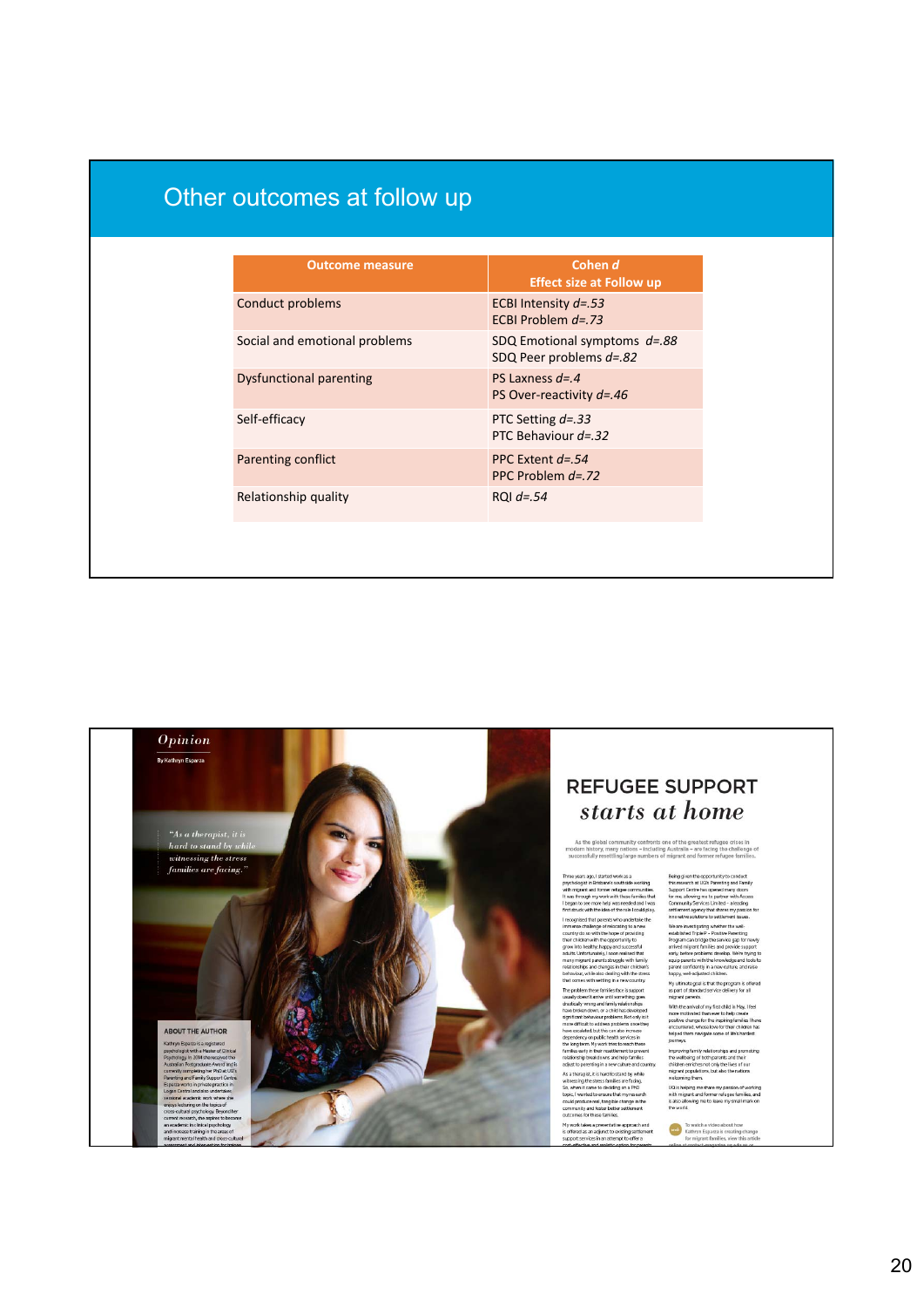![](_page_20_Picture_0.jpeg)

![](_page_20_Figure_1.jpeg)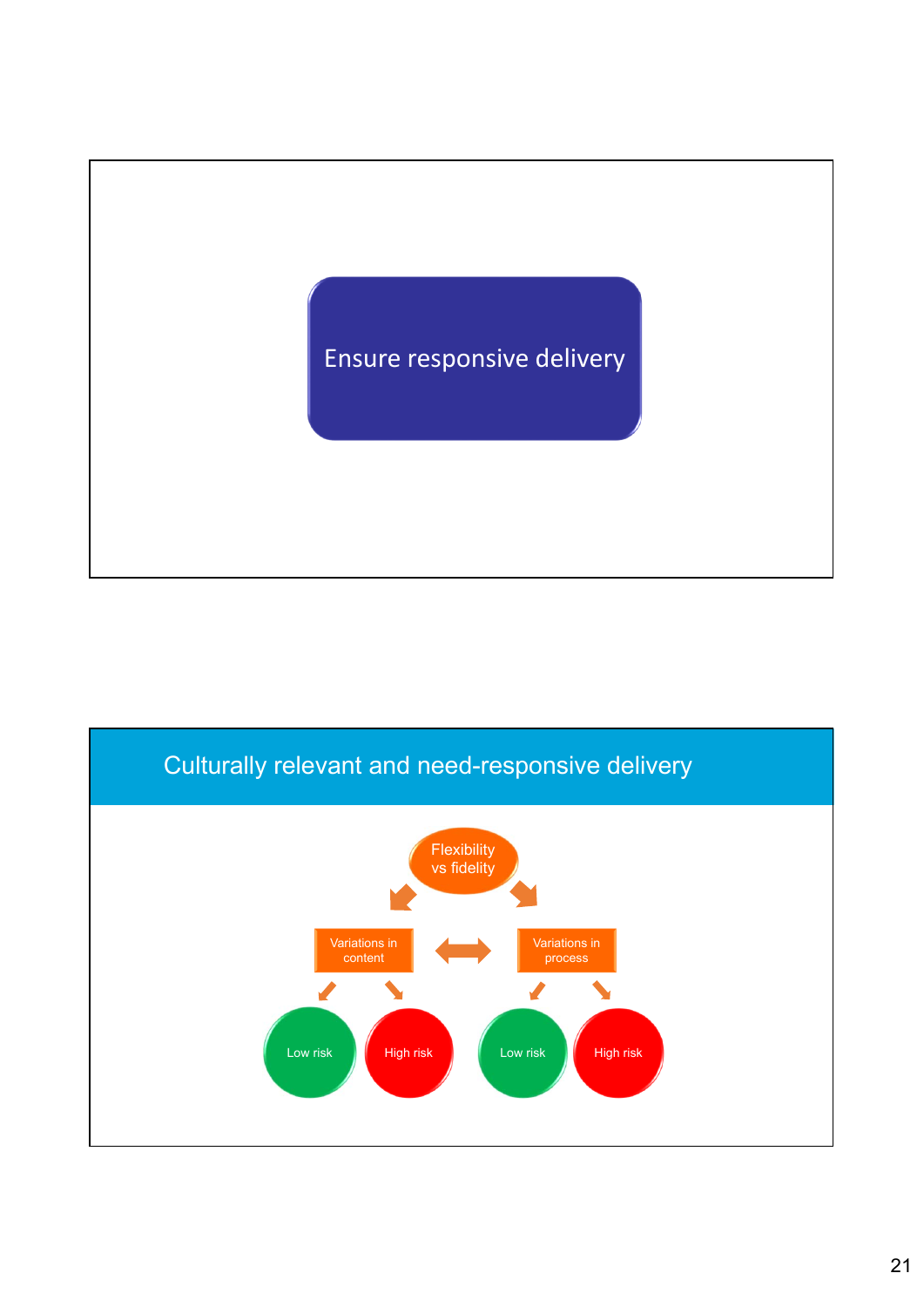## Why routine evaluation is so important

- Important for parents themselves
- Helps practitioner plan and tailor programs
- Provides practitioner with evidence relating to effects of intervention
- Enables practitioners and services to determine whether outcomes match, exceed or fall short of trial outcomes
- Crucial for accountability and building a case for ongoing funding

#### Matching Triple P delivery to clients' needs

- Triple P works best when delivered with fidelity and as a multilevel system
- Use of evidence-based practices does **not** mean inflexible, non-responsive delivery
- Manuals "come with a brain"
- Tailoring of process and content means responding to parents needs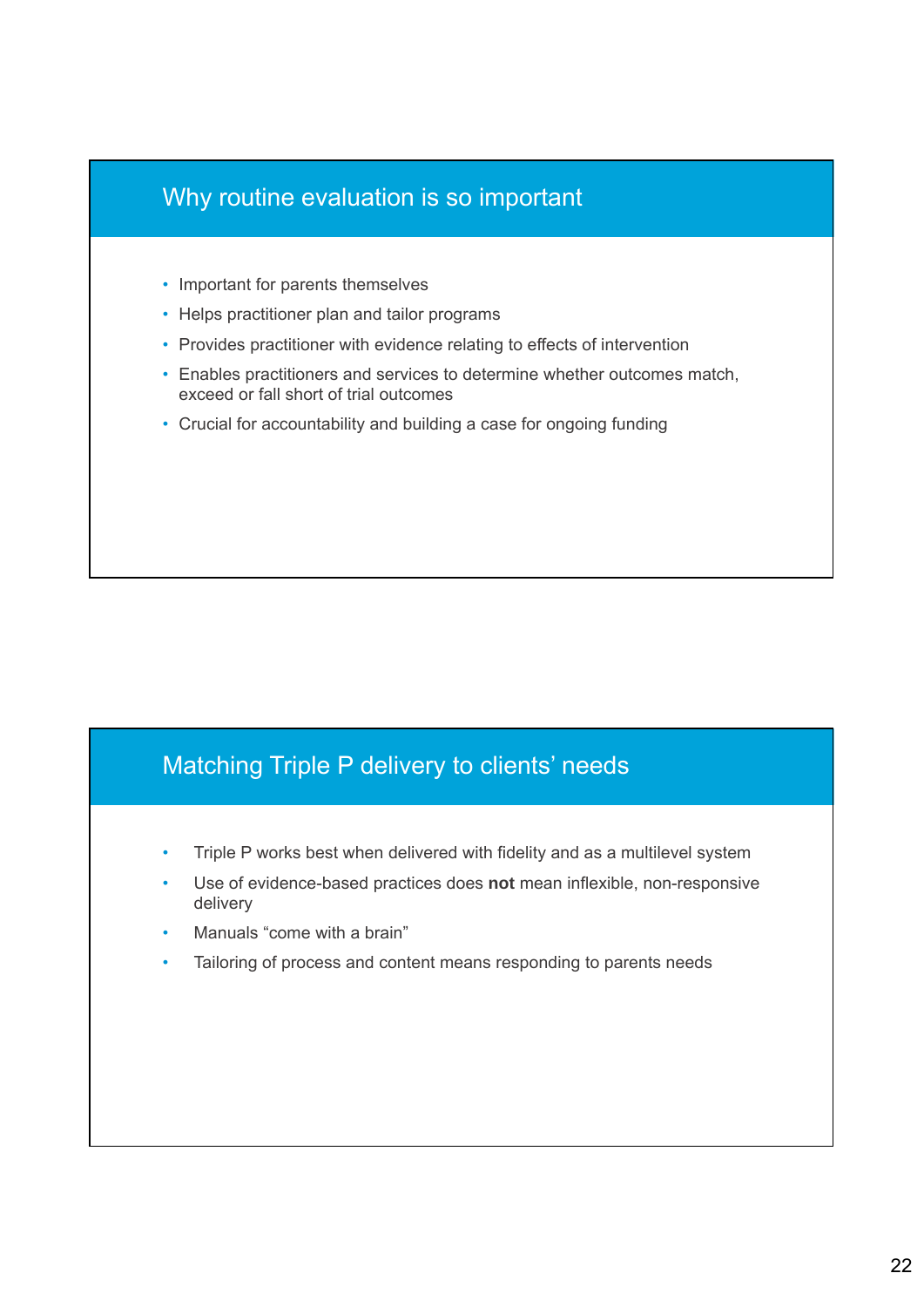![](_page_22_Figure_0.jpeg)

# Thank you for your attention

Q&A

46